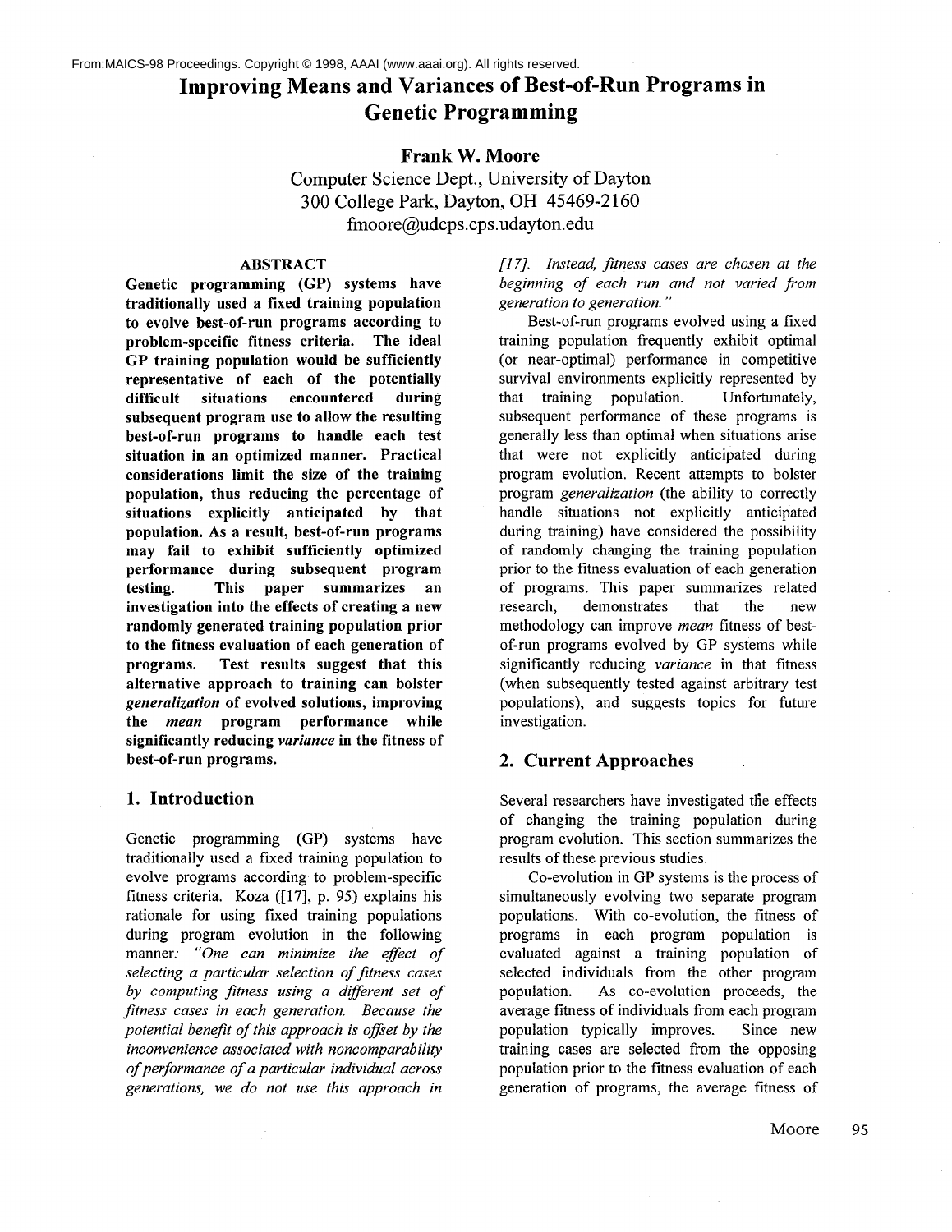each training population simultaneously increases.

Miller [22] used genetic algorithms (GAs) to co-evolve strategies for playing the Repeated Prisoner's Dilemma game. Hillis [16] used GAs to simultaneously evolve the candidate solutions a given problem, as well as the training population used to evaluate those candidate solutions. The fitness of each element of the training population was proportionate to the difficulty it presented to the solution population. As the fitness of the solution population improved, training cases simultaneously evolved to identify weak points in those solutions. Angeline and Pollack [2] used GP to evolve optimized programs for playing the game of Tic Tac Toe (Naughts and Crosses). The fitness of each program was estimated by playing it against other programs from the same generation in a single elimination tournament. The use of a competitive fitness function contributed to the accelerated evolution of more robust best-of-run programs. Siegel [31] subsequently described a GP solution to the word sense disambiguation problem that exploited competition to adjust the probability that each element of a fixed training population was selected for inclusion in the training set for the next generation of programs.

Since the fitness landscapes of each population of co-evolutionary systems continuously change (a phenomenon known as the "Red Queen effect"), the behavior of such systems can be erratic [32] and difficult to analyze [6, 12]. Best-of-run programs produced by the co-evolution of closed program populations often fail to successfully generalize against competitors from outside the training population [19, 11]. Various modifications to the standard co-evolutionary model have been shown to improve the robustness of competitively evolved programs [10]. Coevolution continues to be an important topic for on-going GP research [7, 1, 21].

Luke [20] has pointed out that "the decision to randomize training cases primarily reflects trying to achieve a balance between generalization and difficulty in training. The appeal of randomizing one's training set is that it bolsters generalization during evolution". Luke and Spector identified a GP solution to the Wumpus World problem in which the fitness cases were changed only once per generation. Spector noted that the resulting best-of-run program effectively generalized to process previously unseen worlds, and pointed out one of the drawbacks of changing fitness cases during program evolution: "Changing fitness cases during the run can make it *much* more difficult to figure out what's going on during program evolution. We've gotten some really weird computational results ... that only begin to make sense when you start thinking about how GP is in this case simultaneously searching the space of programs and (randomly) the space of worlds. Bad programs can get 'lucky' fitness cases, and good programs can get 'unlucky'. Even if the same worlds are used across the entire generation, they may be particularly well-fitted to some particular weak strategies while presenting serious difficulties for stronger, more general strategies" [33]. McPhee reported similar results for various regression problems [23].

Gathercole and Ross [14] summarized GP systems that use comparatively small training populations to evolve solutions to various supervised learning classification problems. Their results indicated that GP could find better solutions with smaller population sizes and less computational effort by *not* using the entire training set to evaluate each generation [15]. Their GP system used Dynamic Subset Selection (DSS) to select a new subset of fitness cases prior to the evaluation of each generation of programs. DSS was shown to improve the average fitness of best-of-run programs, and consistently produced best-of-run programs exhibiting near-optimal performance [13]. The resulting best-of-run programs were more "robust" in that they were more likely to generalize well for previously-unseen test scenarios.

Daida *et al* [9] described a GP system that used dynamic selection of fitness cases to evolve programs for analysis of remotely sensed images. The amount of computation required to train the resulting GP system was significantly reduced by varying fitness cases during the course of each run. Bersano-Begey and Daida [4] described a methodology that divides complex tasks into subtasks, and checks for and supports the elimination of ambiguity within the set of fitness cases. Their preliminary results for the Wall Following Robot problem demonstrated that a non-exhaustive set of fitness cases can be systematically organized to produce robust bestof-run programs.

Each of these results supports the following conclusion: *Changing the training population*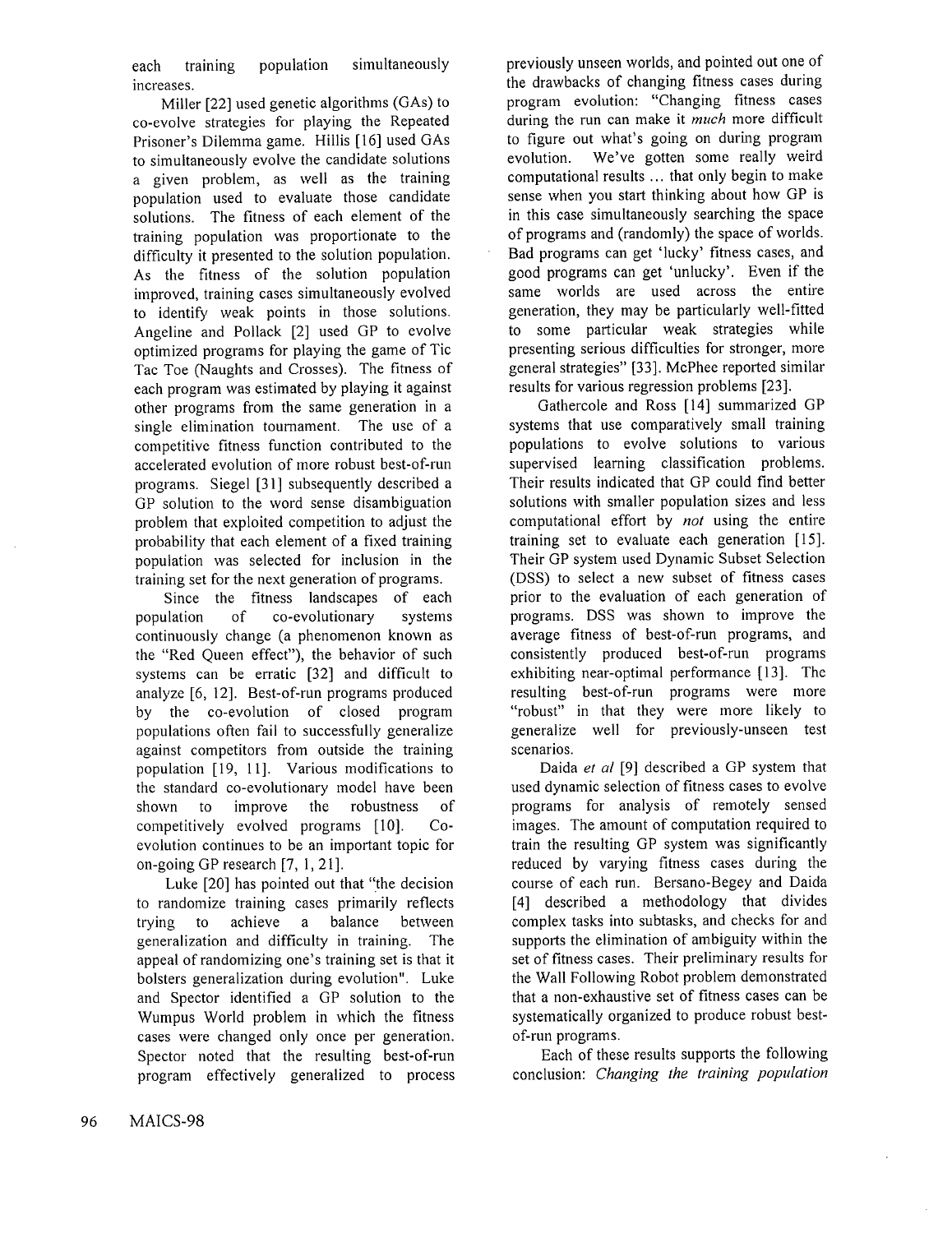*during program evolution can significantly improve the performance of best-of-run programs during subsequent program testing.*

# **3. Application to Missile Countermeasures Optimization**

The MCO System [24] used GP to evolve programs that combine maneuvers with additional countermeasures (including chaff, flares, and jamming) to optimize aircraft survivability against attack by a single surfacelaunched anti-aircraft missile (SAM), in light uncertainty about the type and/or current state of that missile. The MCO problem is a representative example of the more general task of identifying a methodology for strategy optimization under uncertainty. A GP solution to an abstracted, two-dimensional MCO problem known as the Extended Two-Dimensional Purser/Evader (E2DPE) problem (Figure 1) introduced by Moore and Garcia [25].

The goal of the MCO System was to use GP to optimize aircraft survivability. The fitness of each program was evaluated by simulating several encounters between an F-16C aircraft evader [35, 18] and various types of SAM pursuers [8]. Prior to the start of each simulated encounter, the SAM used the initial state of the aircraft to predict an *intercept point.* The SAM was then launched at maximum thrust in the direction of the intercept point. If the aircraft failed to maneuver, the SAM destroyed the aircraft at (or very close to) the intercept point. If the aircraft maneuvered, the SAM relied upon the highly effective *proportional navigation* technique [37, 5] to pursue the aircraft. Proportional navigation caused the SAM to accelerate in the direction perpendicular the lineof-sight from the SAM to the aircraft; the magnitude of this acceleration was calculated by the equation

### $n_c = N' V_c (d\lambda/dt)$

where N' is a unitless designer-chosen gain known as the *effective navigation ratio*, and V<sub>c</sub> is the closing velocity vector (the negative rate of change of the distance from the SAM to the aircraft). The time derivative of the line-of-sight angle  $\lambda$  is known as the *line-of-sight rate*. The effective navigation ratio for a given guidance system, also known as the *guidance law gain,* may be determined mathematically from a complex series of computations [3]; for practical

guidance systems, optimal values for N' range between 3 and 5 [29].

The aircraft maneuvered by executing specific combinations of thrusting and turning forces in specific sequences. The *optimal strategy* for the aircraft was to combine maneuvers with ECM in a manner that maximized its survivability, regardless of its initial state and the relative launch position of the SAM. Note that by rotating the reference coordinate system at the launch site of the SAM, the initial SAM/aircraft line-of-sight angle  $\lambda_0$ was considered constant for all SAM/aircraft pairs. For this reason, the only variables necessary to describe the initial configuration of each confrontation were the *line-of-sight distance* between the aircraft and the SAM, and the *velocity vector* of the aircraft at the time the SAM was launched.

As shown in Figure 1, each fitness case in the MCO System was identified by a unique combination of two floating-point values ranging from 0.0 to 1.0. The first value, from set J, identifies the initial line-of-sight distance from the SAM to the aircraft. If  $D_{min}$  and  $D_{max}$  denote the minimum and maximum effective launch distances for the SAM, then the initial line-ofsight distance  $d_0$  for fitness case P may be calculated by the equation

$$
\mathrm{d}_{\mathrm{o}} = \mathrm{D}_{\min} + (\mathrm{J}_{\mathrm{P}} \cdot (\mathrm{D}_{\max} - \mathrm{D}_{\min}))
$$

 $D_{\text{min}}$  and  $D_{\text{max}}$  depend upon the type of SAM. The second value, from set K, identifies the angle that the initial velocity vector of the incoming aircraft makes with the line-of-sight from the aircraft to the SAM. Let  $\Theta_0$  denote this angle. If  $\Theta_{\text{min}}$  and  $\Theta_{\text{max}}$  denote the minimum and maximum initial value of  $\Theta$ , then  $\Theta_0$  for fitness case P may be calculated by the equation

 $\Theta_0 = \Theta_{\min} + (K_P * (\Theta_{\max} - \Theta_{\min}))$ 

To maintain the relative geometry illustrated in Figure 1,  $\Theta_{\text{min}}$  and  $\Theta_{\text{max}}$  described a range of values between 10 and 80 degrees. The magnitude of the initial aircraft velocity vector (its "speed") was assumed to be the equal to the F-16C's typical attack speed for each encounter; thus, each fitness case corresponded to a unique combination of one value from set J and one value from K.

The initial solution to the E2DPE problem [25] used fixed training populations  $-$  i.e., fixed values for sets J and  $K -$  to evolve best-of-run programs. To determine the impact of randomly changing the training population prior to the fitness evaluation of each generation of

Moore 97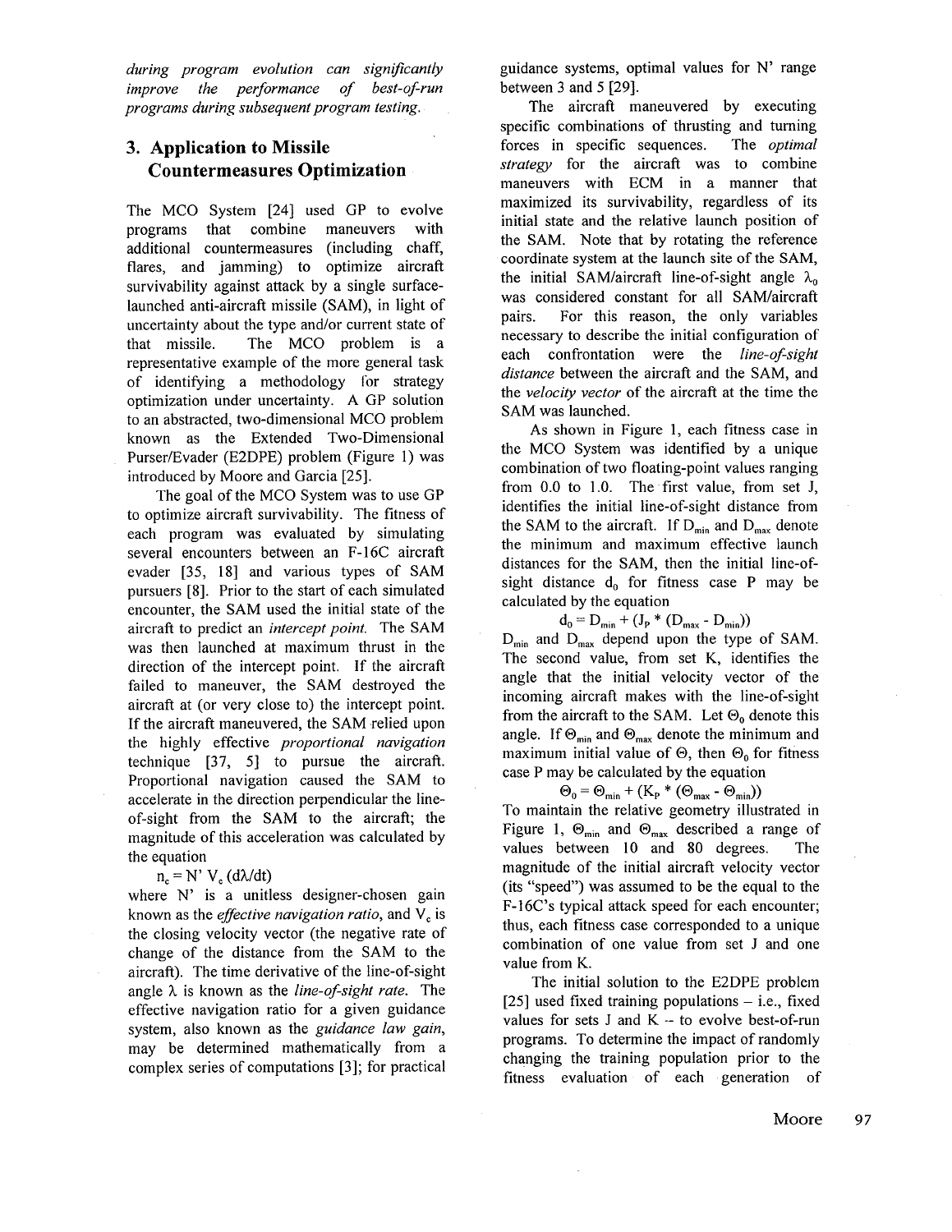

Figure 1. The Missile Countermeasures Optimization Problem (Initial<sup>nea</sup>Bnditions).

programs, the MCO System was modified in three ways:

- a) The modified system specified the initial aircraft/SAM line-of-sight distance by assigning to each fitness case a *randomly generated J value* in the [0.1, 0.9] interval continuum.
- b) The modified system assigned to each fitness case a *randomly generated K value* in the [0.1, 0.9] interval continuum to specify the angle that the initial velocity vector of the incoming aircraft makes with the line-ofsight from the aircraft to the SAM.
- c) The modified system randomly generated new set values for J and K immediately prior to the fitness evaluation of *each generation* of each run, using a finite, uniform distribution over possible values.

Since GP is a probabilistic optimization process, multiple runs are necessary to analyze the impact of specific changes to the GP methodology. To determine whether the brittleness of best-of-run programs evolved by the MCO System could be reduced by randomly generating a new training population prior to the fitness evaluation of each generation of programs, ten pairs of Training Runs were performed. Each pair of runs differed in only one respect: the first run used a fixed set of fitness cases, while the second run used a new set of randomly generated fitness cases to evaluate each generation of programs. All other conditions were identical for each pair of runs. Note that regardless of whether fixed or randomly generated training were used, the results of any given training run could be replicated by using an identical value for the random number seed [28].

Two different fixed training populations were created; Training Runs 1-5 used the first training population, while the second was used during Training Runs 6-10. Each of these fixed training populations was defined by the crossproduct of values from sets J and K (as described above). 16 fitness cases were used during Training Runs 1-5, while Training Runs 6-10 used 32 fitness cases. To determine how well each best-of-run program generalized to handle arbitrary aircraft/SAM encounters, each program was subsequently tested against a large, representative fixed test population of SA-15 pursuers. The results of these tests, indicating the percentage of SAM attacks survived by an aircraft executing the maneuvers specified by the corresponding best-of-run program, are tabulated in Figure 2.

As these results indicate, best-of-run programs evolved using fixed fitness cases during Training Runs 6-10 frequently proved to be more brittle during subsequent testing than programs evolved using fixed fitness cases during Training Runs 1-5. In particular, programs optimized during Training Runs 7 and 9 survived a much smaller percentage of SAMs from the test population than any of the programs evolved during Training Runs 1-5. The poor performance of Training Runs 7 and 9 may be attributed to *overtraining* with a less representative fixed training population.

These test results suggest that the brittleness of best-of-run programs may be reduced by careful selection of the fixed fitness cases used to train the MCO System. For many GP applications involving complex and dynamic test environments, however, identification of a fixed training population suitable for evolving robust best-of-run programs can prove to be an extraordinarily complex task [9]. Preliminary experiments for the more sophisticated MCO problem of evolving programs that combine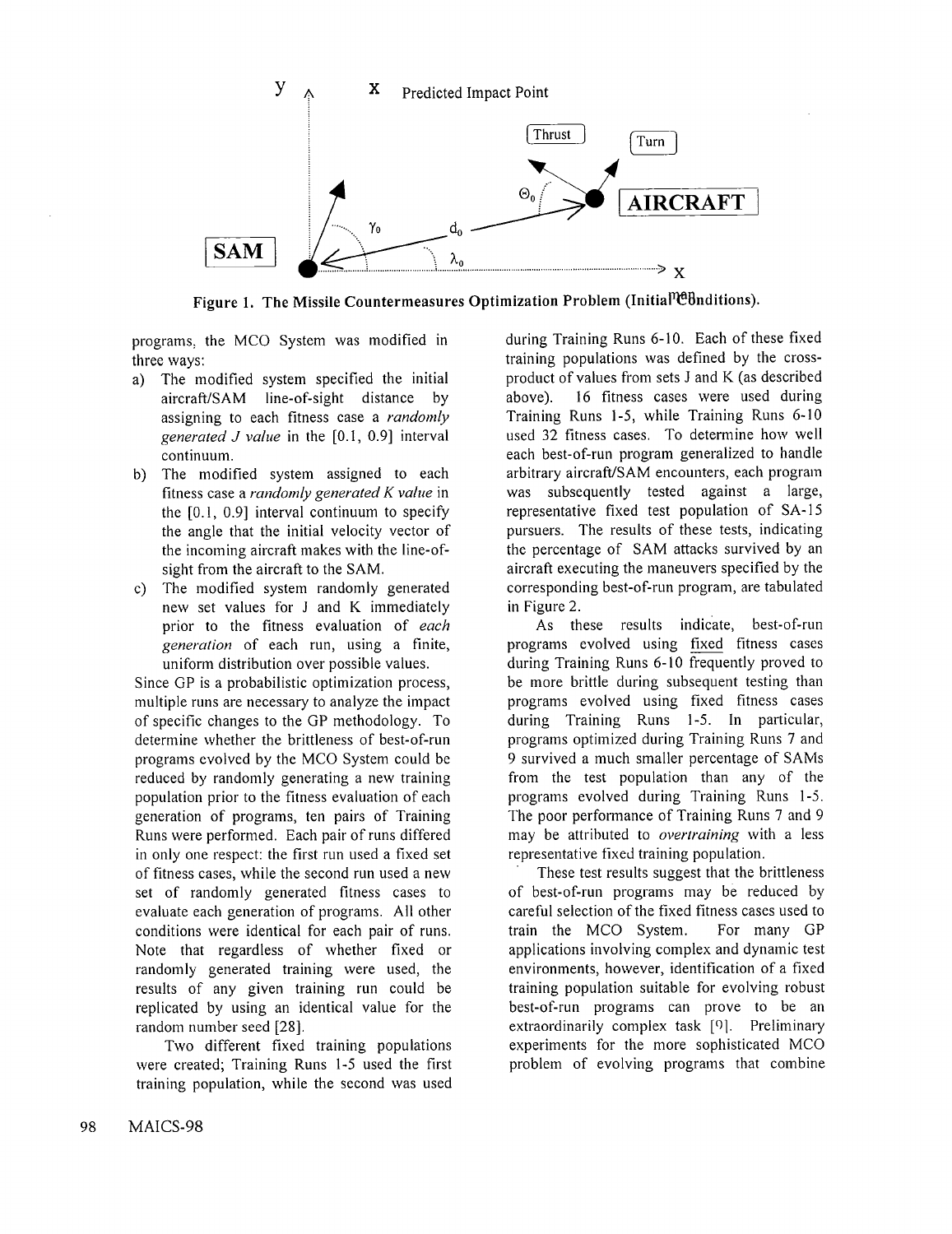| Training                        | Tests                                    |                   |                   |              |                                          |                        |                   |                                          |              |                    |
|---------------------------------|------------------------------------------|-------------------|-------------------|--------------|------------------------------------------|------------------------|-------------------|------------------------------------------|--------------|--------------------|
| Population<br>FIXED:<br>RANDOM: | $\overline{\phantom{0}}$<br>85.9<br>82.0 | ∼<br>85.2<br>86.7 | ້<br>82.8<br>84.4 | 78.1<br>80.5 | $\overline{\phantom{a}}$<br>86.7<br>80.5 | O<br>-<br>89.1<br>82.0 | -<br>70.3<br>87.5 | $\overline{\phantom{a}}$<br>82.8<br>82.8 | 68.0<br>89.1 | 10<br>85.9<br>89.1 |

**Figure 2. Survivability (%) of Best-of-Run Programs Against the Test Population**

maneuvers with additional countermeasures (such as chaff, flares, and jamming) under various conditions of uncertainty [27] appear to substantiate this claim.

A comparison of the *mean* and *variance* of MCO System test results is revealing. For fixed training cases, Tests 1-5 resulted in a mean aircraft survivability of 83.7% with a variance of 9.7%. When a new training population was generated prior to the fitness evaluation of each generation, however, Tests 1-5 resulted in a mean survivability of 82.8% and a variance of only 5.8%. Similarly, for fixed training cases, Tests 6-10 resulted in a mean fitness of 79.2% and a huge variance of 71.2%, while for randomly generated training populations Tests 6- 10 resulted in a mean fitness of 86.1% and a variance of 9.5%. These results strongly suggest that *variance* in the fitness of best-of-run programs can be significantly reduced by changing the training population during program evolution.

Figure 2 also illustrates that the use of random fitness eases in Tests 1-5 did *not* appear to improve the mean fitness of best-of-run programs; the average survivability of programs evolved using either fixed or random fitness cases in Tests 1-5 differed by less than 1%. This result is attributed to the fact that the fixed training population of Training Runs 1-5 provided the MCO System with a reasonably accurate representation of the test environment. In contrast, the mean performance of programs evolved using randomly generated training sets during Training Runs 6-10 was *nearly 7% better* than that of programs evolved using fixed training sets, when subsequently tested against a large, representative test population. By randomly generating a new training population prior to the fitness evaluation of each generation of programs, the modified MCO System was able to overcome the potential lack of representativeness of the relatively small fixed training population [26]. The results of Tests 6- 10 suggest that the new training methodology

may also prove useful in improving mean program performance, potentially reducing the brittleness of best-of-run programs evolved for a variety of GP applications.

### **4. Generalization of Results**

The results summarized above suggest that the brittleness of best-of-run programs evolved by GP systems can be reduced by creating a new training population of randomly generated fitness cases prior to the evaluation of each generation of programs. The methodology summarized in this paper is particularly beneficial when the corresponding fixed training population does not adequately represent the full range of difficult situations that may arise during subsequent program testing. Statistical analysis of results for the MCO System indicate a significant reduction in *variance* due to this approach to program training. Reduction in variance means that a much higher percentage of best-of-run programs are likely to represent sufficiently optimized solutions  $-$  i.e., the likelihood that GP will evolve a program that is incapable of exhibiting optimized performance will be significantly reduced. Improvement in the mean fitness of best-of-run programs indicates that this alternative training methodology can also help overcome the detrimental effects of using a small, less representative fixed training population. Future investigations into the MCO problem may be able to exploit formal methods of *statistical inference* [35] and *analysis of variance* [30] to identify more powerful training sets. These results, together with complementary results reported by other GP researchers (as summarized above), strongly encourage the application of this methodology to a wide range of complex strategy optimization problems.

# **Acknowledgments**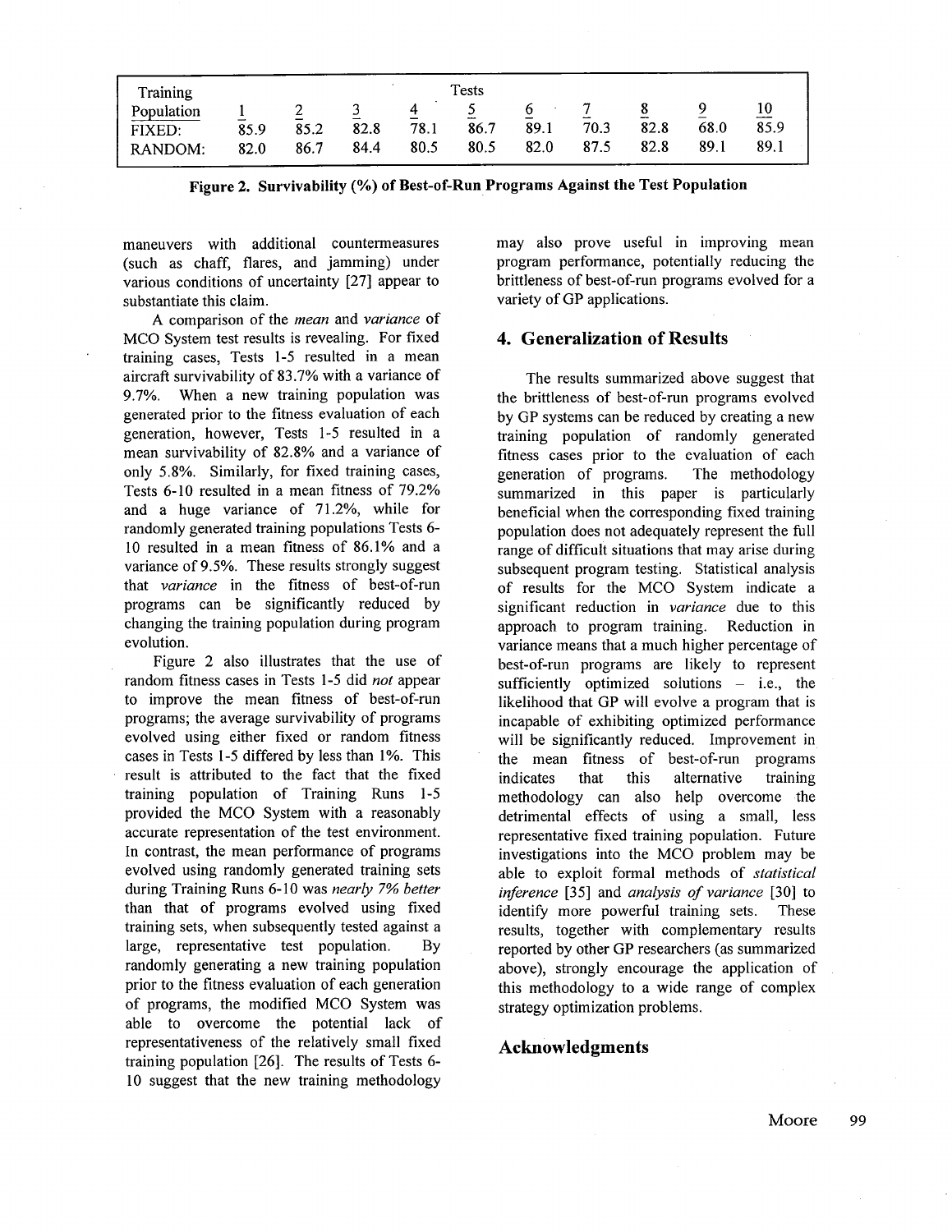Much of the research described in this paper was performed at Wright State University (WSU) under the direction of Oscar Garcia, with support from the Dayton Area Graduate Studies Institute. Gary Lamont (Air Force Institute of Technology), Mateen Rizki (WSU), Ray Siferd (WSU), and Thomas Sudkamp (WSU) provided additional feedback. This paper has also benefited from lively debate on the Genetic Programming electronic mailing list; special thanks to Tom Bersano-Begey, Arjun Bhandari, Kumar Chellapilla, Jason Daida, David Faulkner, Chris Gathercole, David Goldberg, Frank Hoffman, Ibrahim Kuscu, Bill Langdon, Sean Luke, Nic McPhee, Ric Riolo, David Schaffer, Eric Siegel, and Lee Spector.

# **Bibliography**

- [1] Ahluwalia, M., L. Bull, and T. C. Fogarty, 1997. "Co-evolving Functions in Genetic Programming: A Comparison in ADF Selection Strategies", in Koza, J. R. *et al* (eds.), *Genetic Programming 1997: Proceedings of the Second Annual Conference,* pp. 3-8, Morgan Kaufmann Publishers, Inc.
- [2] Angeline, P. and J. Pollack, 1993. "Competitive environments evolve better solutions for complex tasks", in Forrest, S. (ed.), *Genetic Algorithms: Proceedings of the Fifth International Conference (GA 93),* pp. 264-270, San Mateo, CA, Morgan Kaufmann Publishers, Inc.
- [3] Barron, R. L., 1995. "Reduced-Computation End-Game Steering Laws for Predictive Guidance", in Journal of Guidance, Control, and Dynamics, Vol. 18 No 2, March-April 1995, pp. 306-315, American Institute of Aeronautics and Astronautics, Inc.
- [4] Bersano-Begey, T. F. and J. M. Daida, 1997. "A Discussion on Generality and Robustness and a Framework for Fitness Set Construction in Genetic Programming to Promote Robustness", in Koza, J. R. (ed.), *Late-Breaking Papers at the Genetic Programming 1997 Conference, Stanford University, July 13-16, 1997*, pp. 11-18, Stanford Bookstore.
- [5] Bryson, A. E. and Y. Ho, 1969. *Applied Optimal Control,* Blaisdell Publishing Company.
- [6] Cliff, D. and G. F. Miller, 1995. "Tracking the red queen: Measurements of adaptive progress in co-evolutionary simulations", in Moran, F., A. Moreno, J. J. Merelo, and P. Chacon (eds.), *Advances in Artificial Life: Proceedings of the Third European Conference on Artificial Life,* pp. 200-218, Springer-Verlag.
- [7] Cliff, D. and G. F. Miller, 1996. "Coevolution of Pursuit and Evasion II: Simulation Methods and Results", in Maes, *P. et al* (eds.), *From Animals to Animats IV: Proceedings of the Fourth International Conference on Simulation of Adaptive Behm, ior,* MIT Press-Bradford Books.
- [8] Cullen, T. and C. Foss, 1995. *Jane's Land-Based Air Defence: 1995-1996,* Jane's Information Group, Inc.
- [9] Daida, J. M., T. F. Bersano-Begey, S. J. Ross and J. F. Vesecky, 1996. "Computer-Assisted Design of Image Classification Algorithms: Dynamic and Static Fitness Evaluations in a Scaffolded Genetic Programming Environment", in Koza, J. R., D. E. Goldberg, D. B. Fogel, and R. L. Riolo (eds.), *Genetic Programming 1996: Proceedings of the First Annual Conference,* pp. 279-284, MIT Press.
- [10] Darwen, P. J. and X. Yao, 1995. "On Evolving Robust Strategies for Iterated Prisoner's Dilemma", in Yao, X. (ed.), *Progress in Evolutionary Computation,* Lecture Notes in Artificial Intelligence Vol. 956, pp. 276-292.
- [11] Fogel, D. B., 1993. "Evolving behaviors in the iterated prisoner's Evolutionary Computation, Vol. 1 No. 1, pp. 77-97.
- [12] Floreano, D. and S. Nolfi, 1997. "God Save the Red Queen! Competition in Evolutionary Robotics", in Koza, J. R. *et al* (eds.), *Genetic Programming 1997: Proceedings of Conference,* pp. 398-406, Morgan Kaufmann Publishers, Inc.
- [13] Gathercole, C., 1997. Responses to messages posted on the Genetic Programming electronic mailing list, March 25, 1997 and September 1, 1997.
- [14] Gathercole, C. and P. Ross, 1994. "Dynamic Training Subset Selection for Supervised Learning in Genetic Programming", in Davidor, Y., H.-P. Schwefel and R. Manner (eds.), *Parallel*

100 MAICS-98